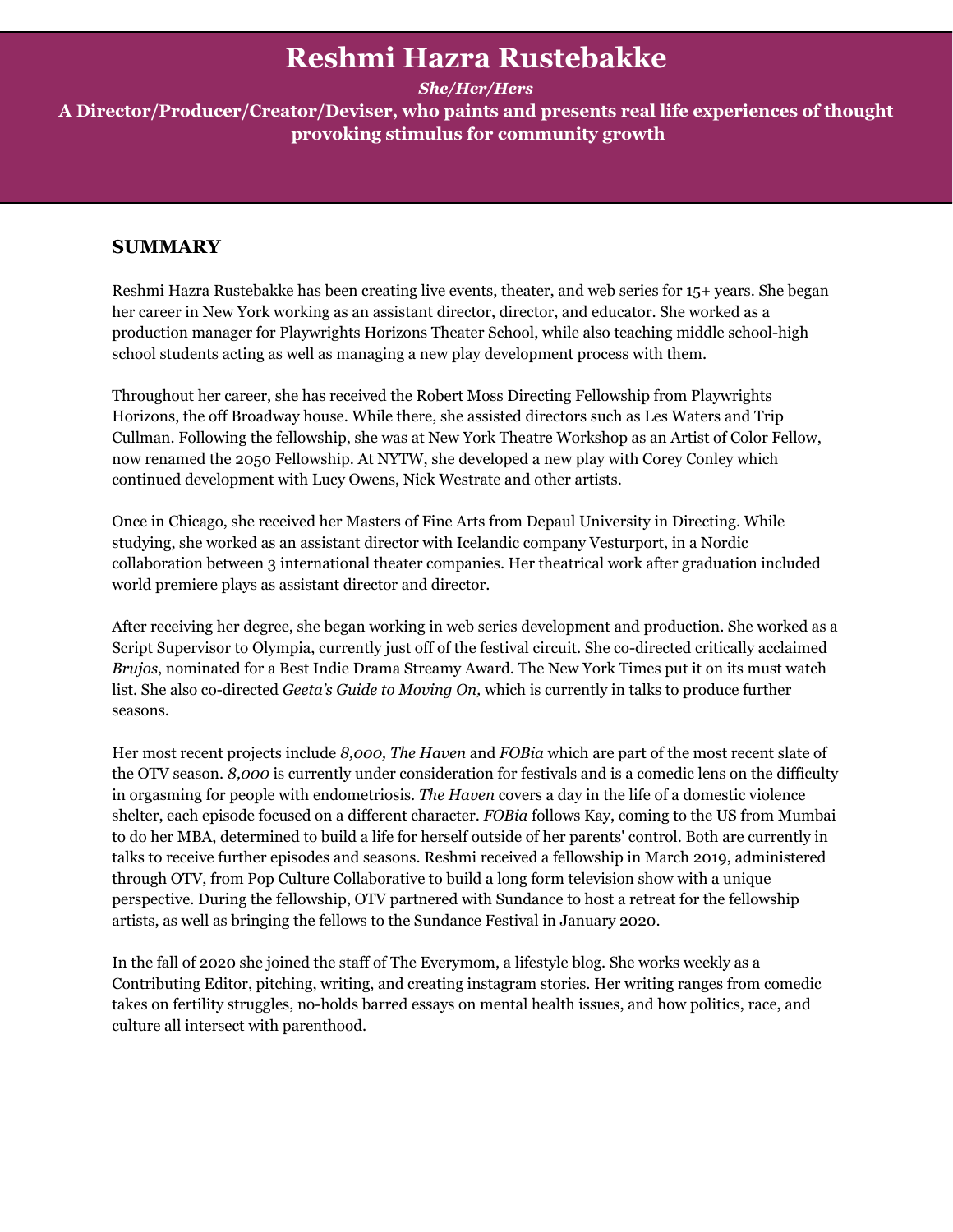# **EDUCATION**

#### **Depaul University, M.F.A. in Directing**

Chicago, IL

*June 2012 completed*

- Graduated with Honors, 3.77 GPA
- Assistant Directing internship in Reykjavik with Vesturport, an Iceldanic national theater company on the production of *Bastards* a Nordic collaboration between a Danish company, Swedish company, and Vesturport

## **New York University, B.F.A in Drama and minor in Psychology**

New York, NY

*May 2006 completed*

- 3.6 GPA
- Outstanding Achievement Award
- Assistant director to Liz Swados, of Broadway's Runaways

# **CURRENT POSITION**

Freelance - *Director, Producer, Creator, Art Department,*

Chicago, IL

- June 2020: Guest Director, webisode, *50 Blind Dates*
- 2020: Director, Short Film, *8,000,*
- December 2019: Director, Free Street Theatre, *Good Grief*
- October 2019 Director, Silk Road Rising Theatre, *Let There Be Light*
- September 2019 Props Master, RedFire Films LLC, *Later Days*
- May 2019 Director, Haven Productions, Web Series, *The Haven*
- April 2019 Director, Third Focus Media and Duel Citizen Productions, Web Series, *FOBia*
- February 2019 Director, Music Video, *Doppelganger*
- September 2018 Director, Development, *The Violet Hour*
- November 2017 CoDirector, Cinema Libertad/Full Spectrum Features, Web Series *Brujos Part 2*
- March 2017 CoDirector, Cinema Libertad/Full Spectrum Features, Web Series *Brujos Part 1*
- March 2017 CoDirector, OTV Presents, Web Series, *Geeta's Guide to Moving On*
- September 2003 to March 2017 Assistant Director, Director at the following theater companies:
	- Free Street Theatre
	- RedTwist Theatre
	- Timeline Theatre
	- Chicago Shakespeare Theater
	- 2nd Story (storyteller, curator, director)
	- Vineyard Theatre
	- Playwrights Horizons Theater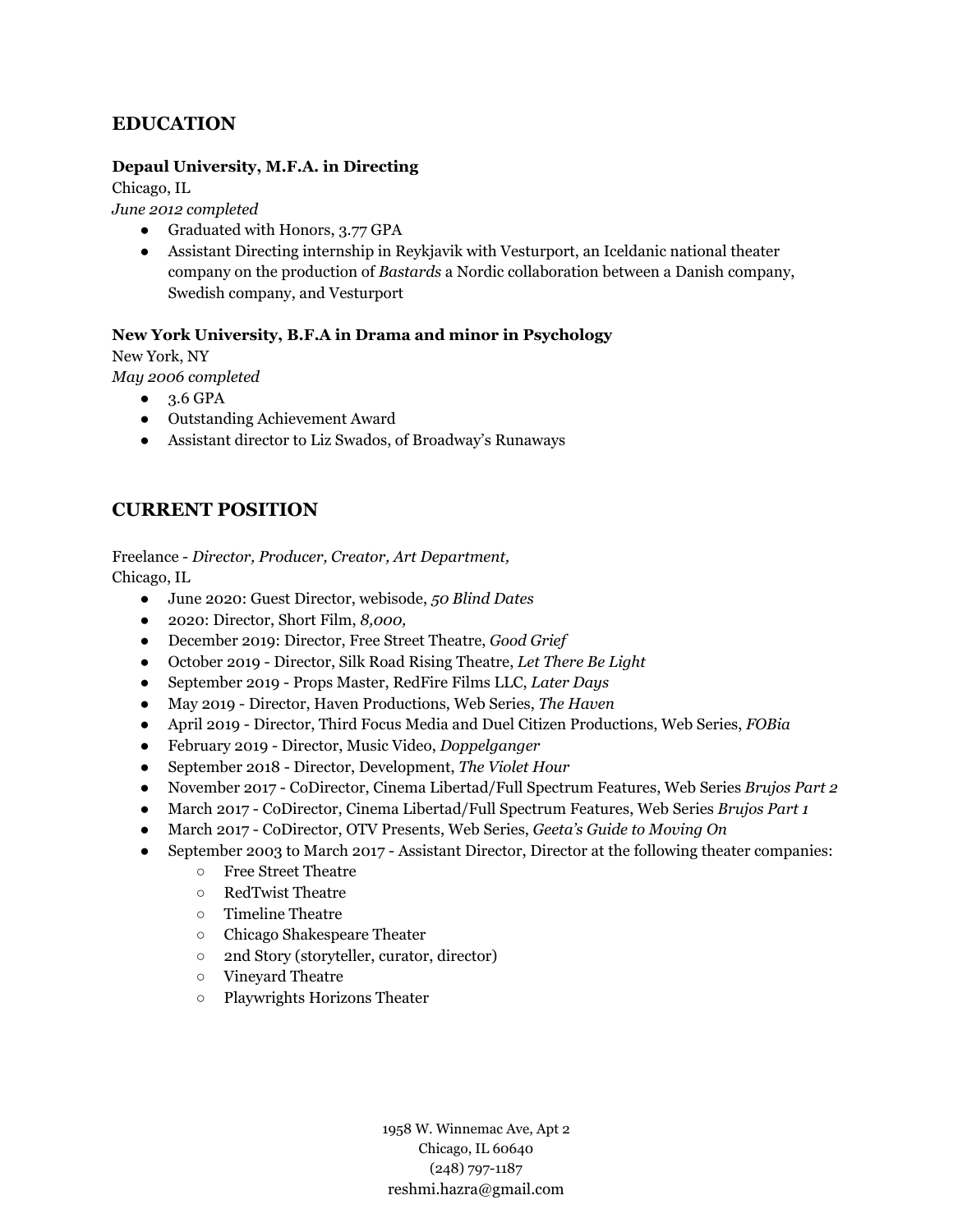# **PROFESSIONAL EXPERIENCE**

## **Contributing Editor**

The Everygirl Media Group, LLC Chicago, IL September 2020 - Present

*Contributing editor pitching and writing weekly articles for a constant rotation of publication*

- Written articles with over 10,000 direct pageviews
- Writes about the intersection of pop culture, policy, and parenthood
- Focus on mental health and building healthy and strong relationships

## **Project Producer**

Firebelly Design Chicago, IL October 2018 - May 2019 *Project manager for web development, graphic design campaigns, and digital campaigns* ● Managed budgets between \$50,000 and \$200,000

- Multi-deliverable campaigns collaborating with strategy, design and development
- Managed campaigns for companies ranging in size from Uptown Chicago to RWJF

## **Production Supervisor**

Guy Bauer Productions Chicago, IL January 2018 - September 2018

- Managed a team of up to 7 producers who oversee all projects from kickoff to final delivery
- Developed training presentations and SOP materials
- Implemented company's Workfront rollout

#### **Production Manager**

Scrappers Film Group

Chicago, IL

April 2016 - December 2017

- Liaison to clients: created and enforced estimates, budgets, and timelines
- Budgets ranged from \$15,000 to \$1,000,000
- Produced commercials, branding/recruitment videos, documentaries
- Developed process for onboarding clients
- Produced multiple animated campaigns including A.I.R, BIP Lab, MDRC

#### **Apprentice**

Quriosity Productions

Chicago, IL

September 2015 - March 2016

- Administrative duties which included maintaining SalesForce accounts
- Client services
- Production office PA and on set PA for multiple commercials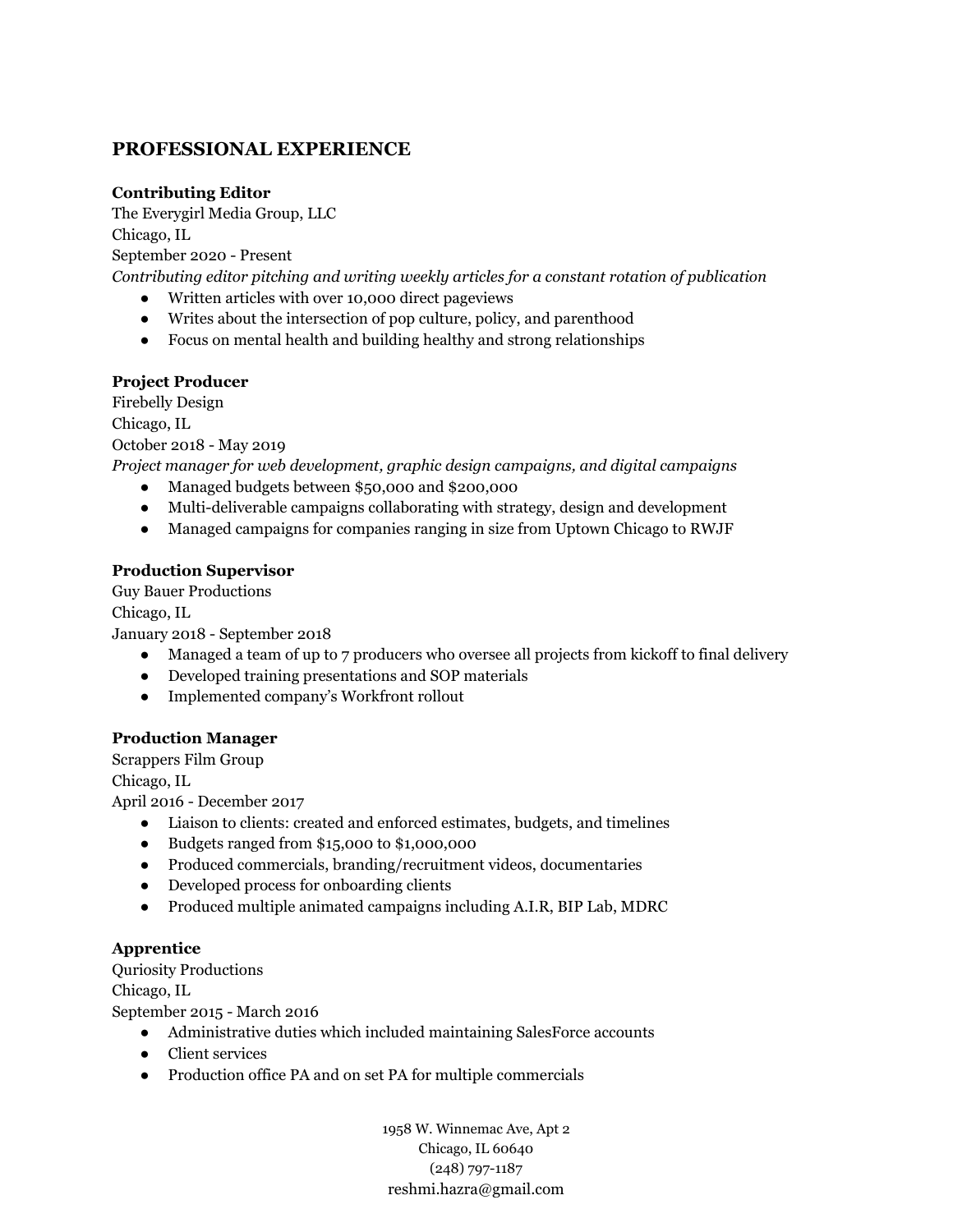## **Project Manager**

Independent Household

Chicago, IL

September 2013 - August 2015

- Produced home renovation projects with budgets from \$1,000 to \$15,000
- Developed plans for new organizational systems all over home and oversaw construction to completion
- Created and maintained timelines, deliverables, and daily tasks, along with travel management

## **Educator**

CT; NY; IL

July 2007-December 2018

Various Institutions:

*Depaul MFA Acting 1 and 2 Workshop, Trailblazers, Choate Rosemary Hall, 2nd Story, Playwrights Horizons Theatre School and multiple others*

- Developed curriculum for acting and script analysis courses
- Taught students new play development
- Guided students on production management and guided their troubleshooting process
- Guided students to devise new plays from start to finish with
- Worked to build classes that are age appropriate

# **PROFESSIONAL MEMBERSHIPS AND ACTIVITIES**

#### **Impact 100**

- 2019-2020 and 2020-2021 Co-Chair of Grant Review Committee
- Grant Review Committee Member since January 2016

#### **2nd Story**

- Company member since 2014
- Performed in several venues with different stories
- Directed gala dinner in 2017
- Curated writers from beginners to novelists

#### **Trailblazers**

- Mentor from 2017-2019
- Works with students from elementary through high school to learn basic theater devising tools culminating in workshop productions

# **Mezcla Media Collective**

- Cohort member since 2017
- 2019 Fundraising Gala Keynote speaker